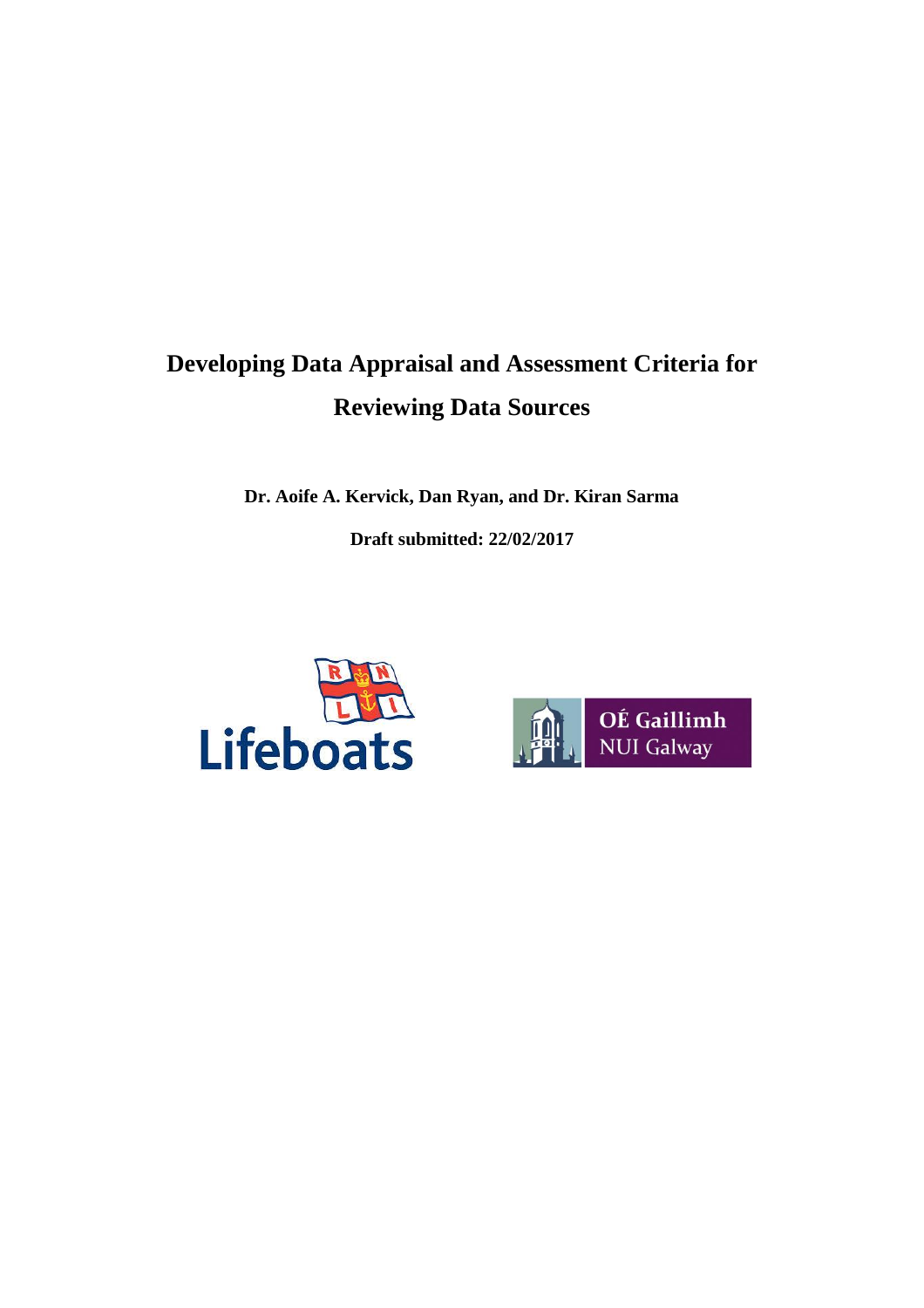# **Table of Contents**

| Stage 2: Review of quality criteria of major mortality data sources, featuring |  |
|--------------------------------------------------------------------------------|--|
|                                                                                |  |
|                                                                                |  |
|                                                                                |  |
|                                                                                |  |
|                                                                                |  |
|                                                                                |  |
|                                                                                |  |
|                                                                                |  |
|                                                                                |  |
|                                                                                |  |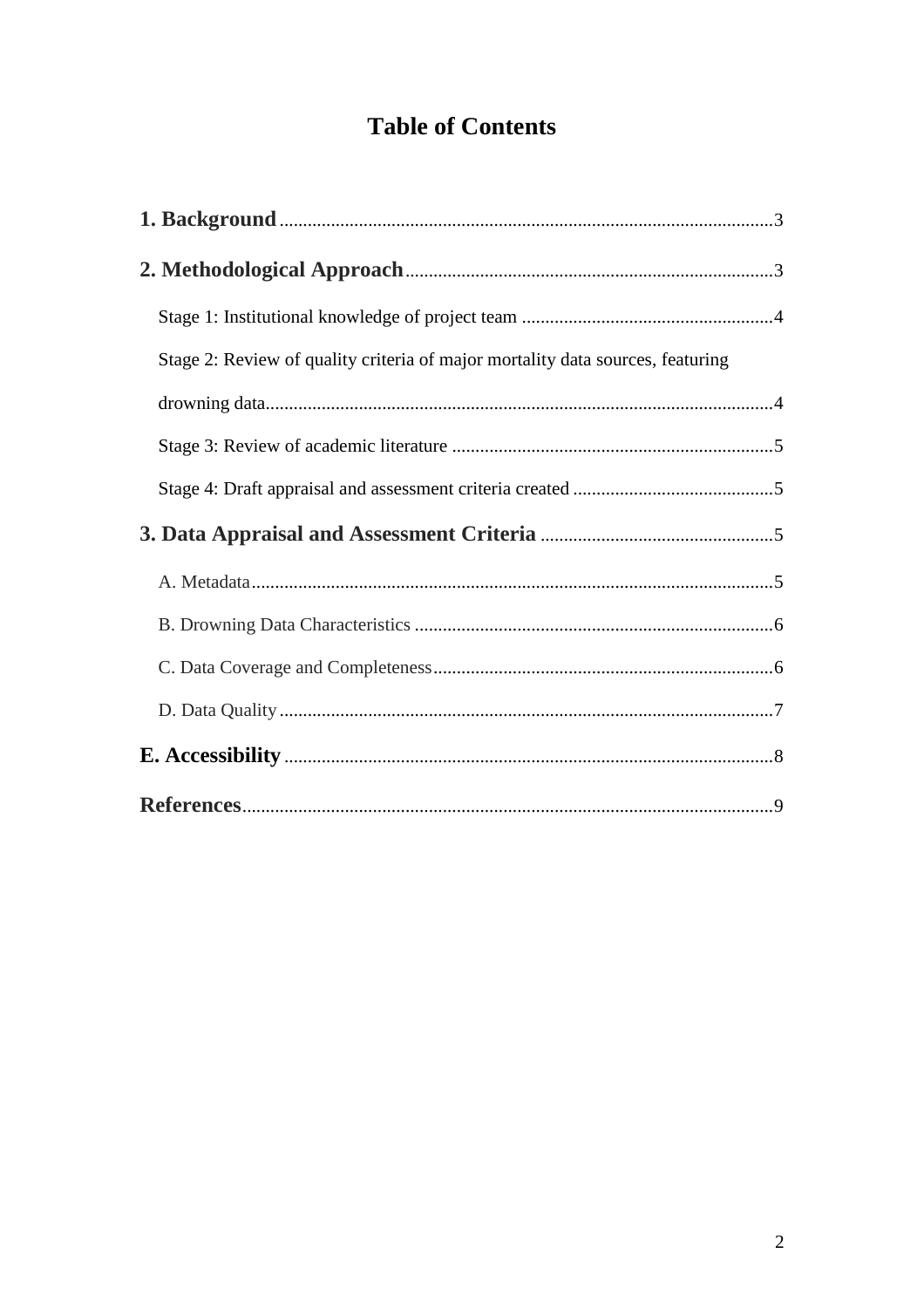## **1. Background**

Low- and Middle-Income Countries (LMICs) are subject to disproportionately high rates of drowning mortality (e.g. Hyder et al., 2008; Peden & McGee, 2010). Amongst a range of key objectives recommended by the World Health Organisation (WHO) to effectively address this global health issue, is the development of National Water Safety Plans (WHO, 2014). In order to develop such a plan, accurate, timely data, detailing the true nature and extent of drowning rates and risk is necessary. Likewise, should drowning prevention policies and interventions be implemented as part of this plan, high-quality mortality data are then needed to critically evaluate their impact.

At present, a series of multi-country, mortality datasets, featuring drowning fatality data, are available for use. Amongst others, key datasets include those provided through the World Health Organisation (WHO) database<sup>1</sup>, the Global Burden of Disease (GBD) study<sup>2</sup>, INDEPTH Network<sup>3</sup>, and the International Disaster Database  $(EM\text{-}DATA)^4$ .

The data provided by such sources, and particularly data from LMICs, are subject to certain limitations however (e.g. see WHO, 2010; 2014). Insufficient resources in LMICs for example, may result in fatalities data being modeled and estimated for certain countries, rather than collected and documented by a civil registration unit. Similarly, some data sources may draw from media reports (e.g. the EM-DAT) in place of definitive vital statistics to populate their multi-country dataset. Insufficient or inaccurate data may lead to ineffective or inappropriate drowning prevention measures.

As such, before drawing from these data sources to inform a National Water Safety Plan, it is crucial to identify the strengths and limitations of each dataset, and acknowledge and account for these in any future work. In the absence of a formal evaluative tool to guide this process, the objective of the current exercise is to devise prospective data appraisal and assessment criteria for mortality data sources, featuring drowning data.

## **2. Methodological Approach**

In order to create data appraisal and assessment criteria for reviewing drowning data sources, a four-stage process was adopted (see Figure 1 below).

 $\overline{\phantom{a}}$ <sup>1</sup> WHO Global Mortality Database: [http://www.who.int/healthinfo/mortality\\_data/en/](http://www.who.int/healthinfo/mortality_data/en/)

<sup>2</sup> Global Burden of Disease Study: <http://www.healthdata.org/gbd>

<sup>&</sup>lt;sup>3</sup> INDEPTH Network:<http://www.indepth-network.org/about-us>

<sup>4</sup> The International Disasters Database[: http://www.emdat.be/](http://www.emdat.be/)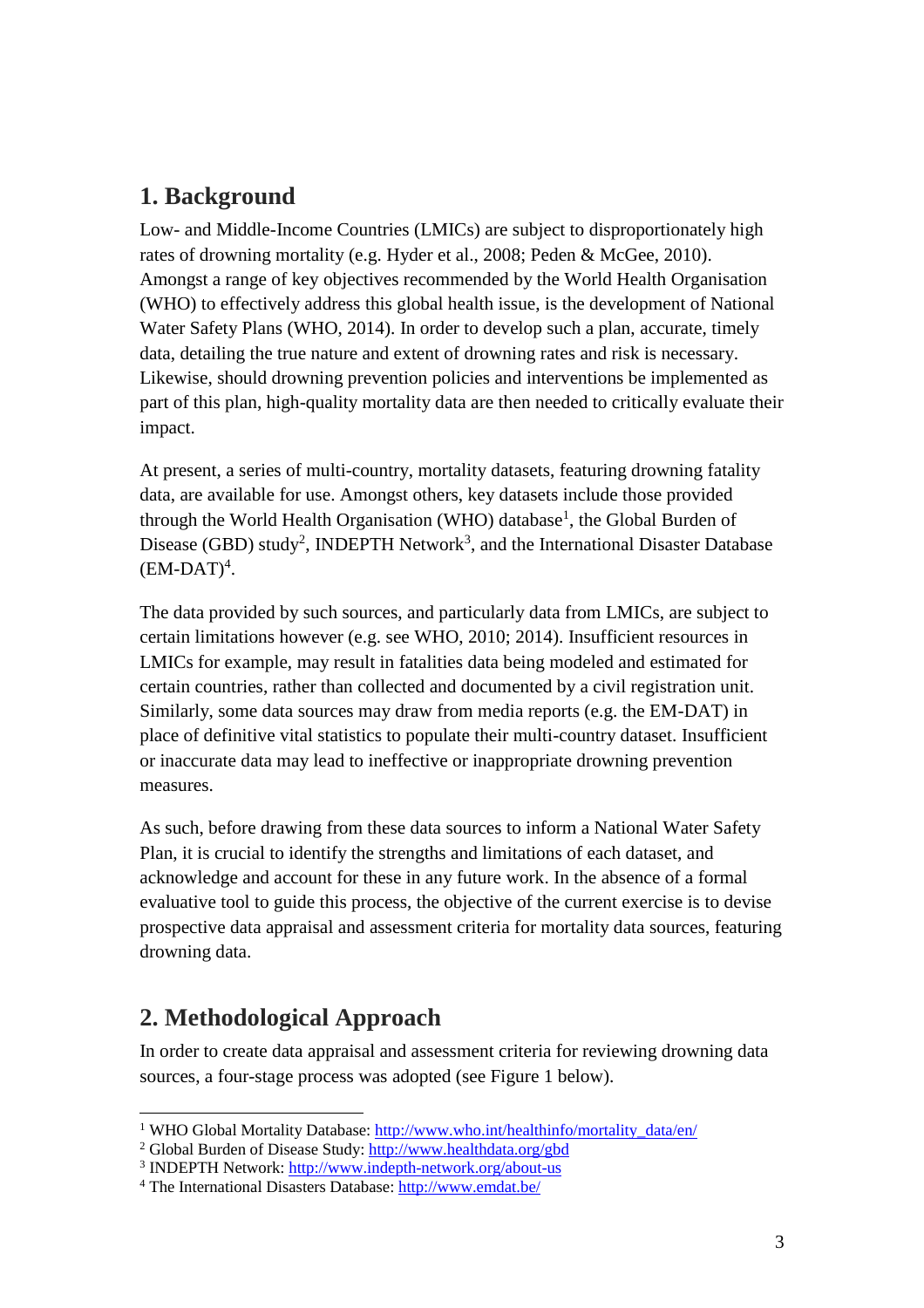

Figure 1. *Approach to creating data appraisal and assessment criteria for review drowning data sources.*

#### **Stage 1: Institutional knowledge of project team**

Based on a consultative process within the RNLI and NUI Galway, an initial set of quality assessment criteria were identified, and specified in the guiding objective for this body of work, including the following:

- 1. Is the dataset drowning-specific?
- 2. How is drowning defined in the context of the dataset?
- 3. How has the data been collected?
- 4. What is the geographic coverage of the dataset?
- 5. What is the time series of the data?
- 6. What demographic stratification is provided?
- 7. What key metadata can be gleaned from the source?

#### **Stage 2: Review of quality criteria of major mortality data sources, featuring drowning data**

A review of any data quality criteria stipulated by four, major, multi-country data sources featuring drowning data (the WHO, GBD study, INDEPTH network and EM-DAT) was then conducted, with key assessment items/criteria extracted primarily from online material provided by their host websites, or linked webpages. The importance of the use of error detection software when entering fatalities data was incorporated from reading about the WHO's ANACoD ('Analysing mortality level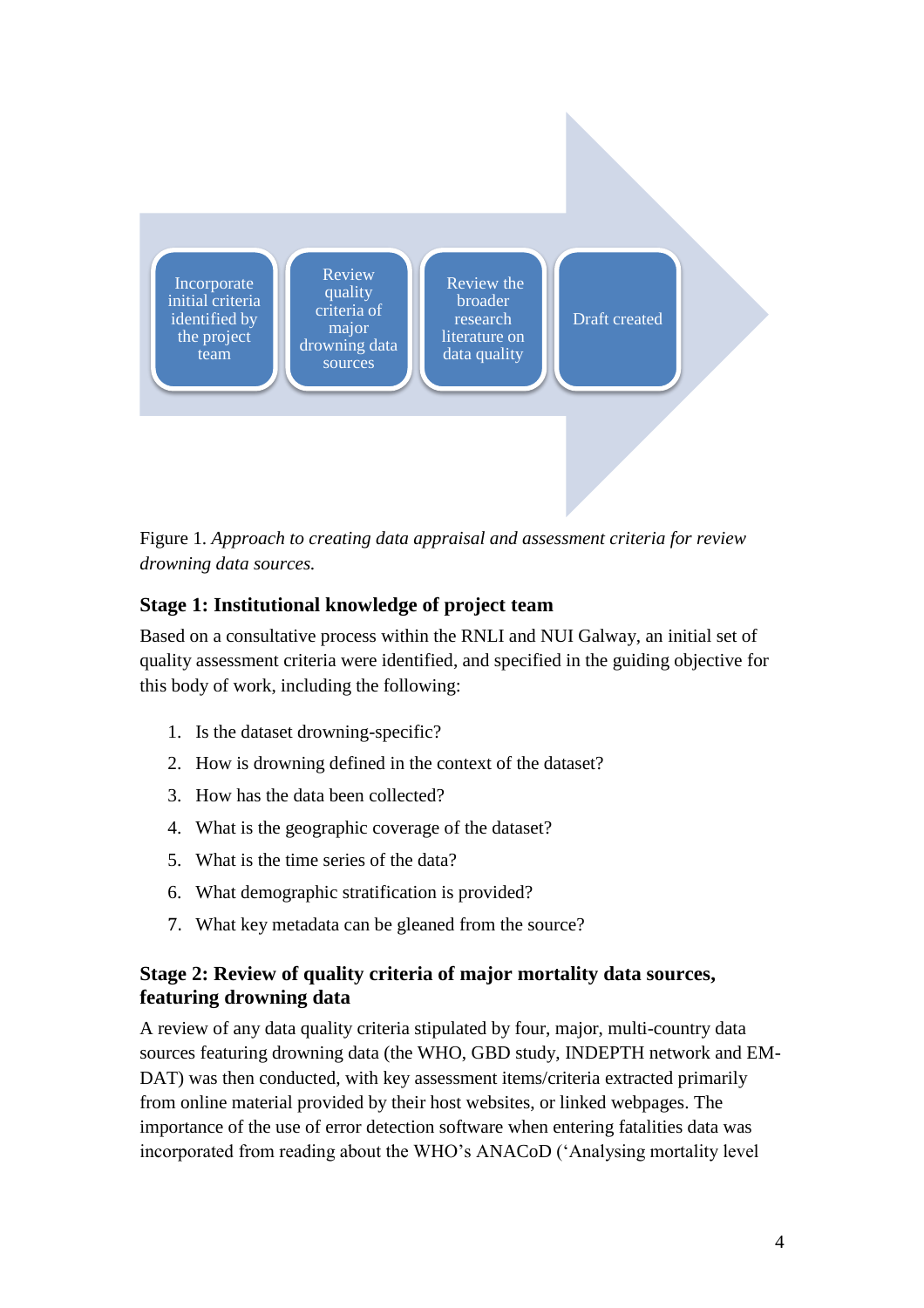and cause-of-death') electronic tool for example, in order to minimise inaccuracies in data entry.

#### **Stage 3: Review of academic literature**

Publications from academic journals, conferences, or technical reports on drowning, and broader injury data quality assessments were then examined, following a systematic search of this research literature. Once more, potentially relevant data appraisal and assessment criteria were identified and extracted from this body of reviewed research. Key considerations here included the importance of assessing the amount of ill-defined or 'dump/garbage' codes (see ICD-10, Chapter XVIII) within datasets using ICD-10 coding for example, to attest to the overall quality of cause of death reporting (Philips et al., 2014).

#### **Stage 4: Draft appraisal and assessment criteria created**

Following these reviews, extracted data appraisal and assessment criteria for potential user consideration were synthesised as key themes. These consist of: Metadata, Drowning Data Characteristics, Data Coverage and Completeness, Data Quality, and Data Accessibility (described in greater detail in Section 3 below). For each theme, a series of key, probative questions designed to evoke the suitability of the data source being examined for the user, are provided. Depending on the needs and criteria of the particular user (e.g. they may accept estimate-based mortality data, whether others may not), the answers to these questions should provide them with sufficient information to judge how suitable the data being assessed are, for their use.

## **3. Data Appraisal and Assessment Criteria**

### **A. Metadata**

Metadata are included in the data appraisal and assessment criteria, as, while not necessarily indicative of quality, they provide additional information about the data origins, and essential characteristics, which should be noted in any formal data evaluation.

- **A1.** Who owns these data?
- **A2.** Who is the author(s) of these data?
- **A3.** Who funded/funds this dataset?
- **A4.** What is the time series of these data?
- **A5.** When were these data initially published/made available?
- **A6.** When were these data most recently updated?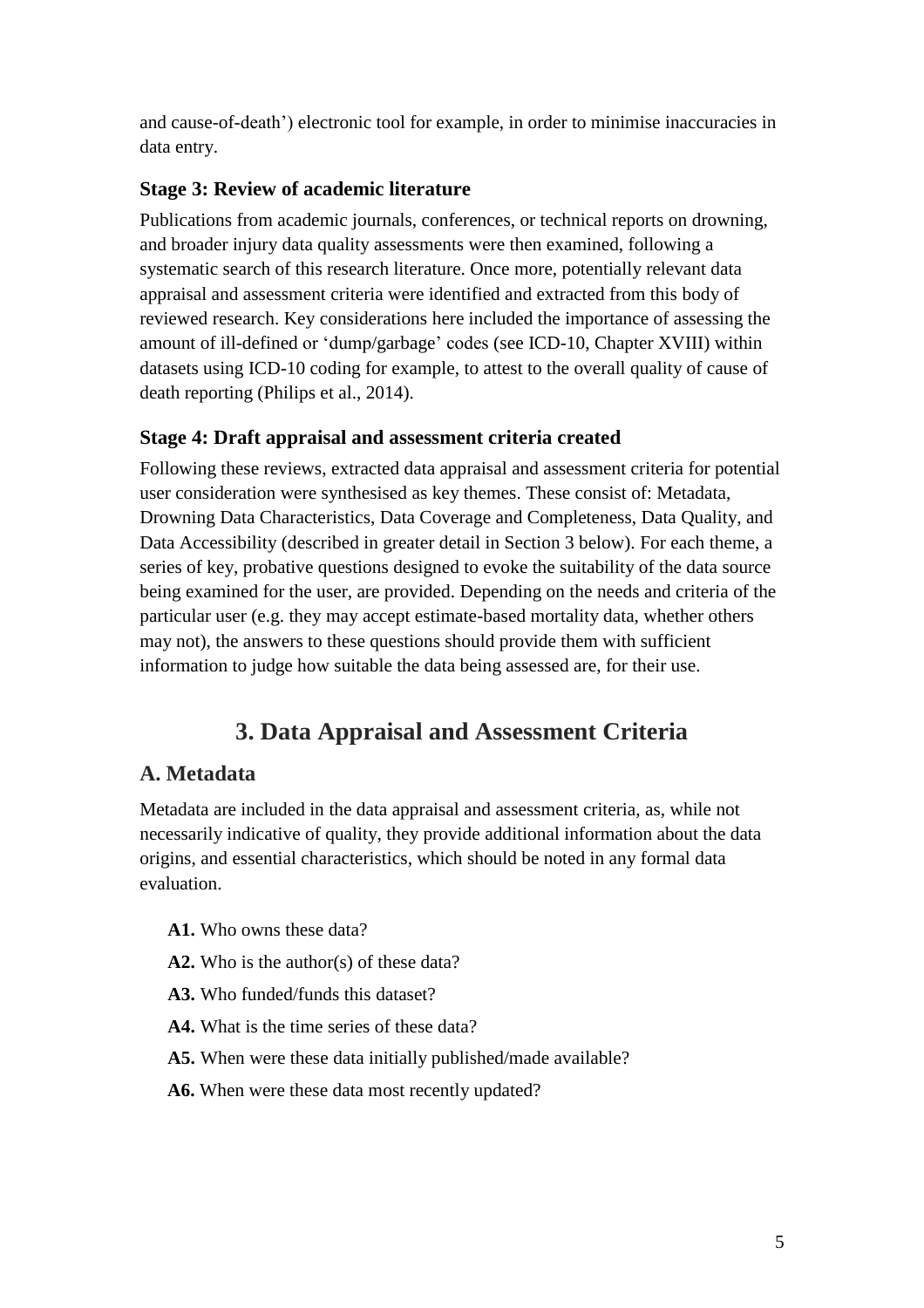#### **B. Drowning Data Characteristics**

The characteristics of the drowning data featured in the mortality dataset is critical when assessing different sources for use. The ability to isolate drowning specific fatalities, and compare how these are defined and categorised, depending on the needs of the user, is of key importance here.

- **B1.** Is it possible to isolate drowning fatalities within this dataset?
- **B2.** What definition is used by the source for to define a drowning fatality?
- **B3.** Do these data feature formal codes for drowning? [e.g. ICD-10 codes]
	- $\triangleright$  If so, what codes are used? [e.g. list all ICD-10 codes used]
	- $\triangleright$  If not, does it distinguish between different types of drowning fatalities? And, if so, what definitions are used to describe these different drowning incidents?
- **B4.** If available, what proportion of drowning fatalities are categorised as undetermined/unspecified?

#### **C. Data Coverage and Completeness**

The extent to which the mortality data being assessed provides data for the country/region(s) the user is seeking to examine (referred to as 'data coverage') is a key consideration when assessing mortality data for use. Likewise, the extent to which the data provided for the user's area(s) of interest, captures all of the drowning deaths that occurred during a certain timeline (i.e. 'data completeness'), should inform data assessments. Both provide indications of the accuracy and representativeness of the drowning-related mortality data captured.

- **C1.** What is the geographic coverage of this dataset, relative to the user's area(s)
	- of interest?
		- $\triangleright$  Clarify for which countries/regions complete versus estimated data are available.
- **C2.** Is population data available for each country/region covered, for comparison with mortality data?
	- $\triangleright$  If not, are estimates of this available?
- **C3.** How complete is the mortality data? That is, to what extent are the deaths that occur in the country/region documented by a civil registration system/data capture tool.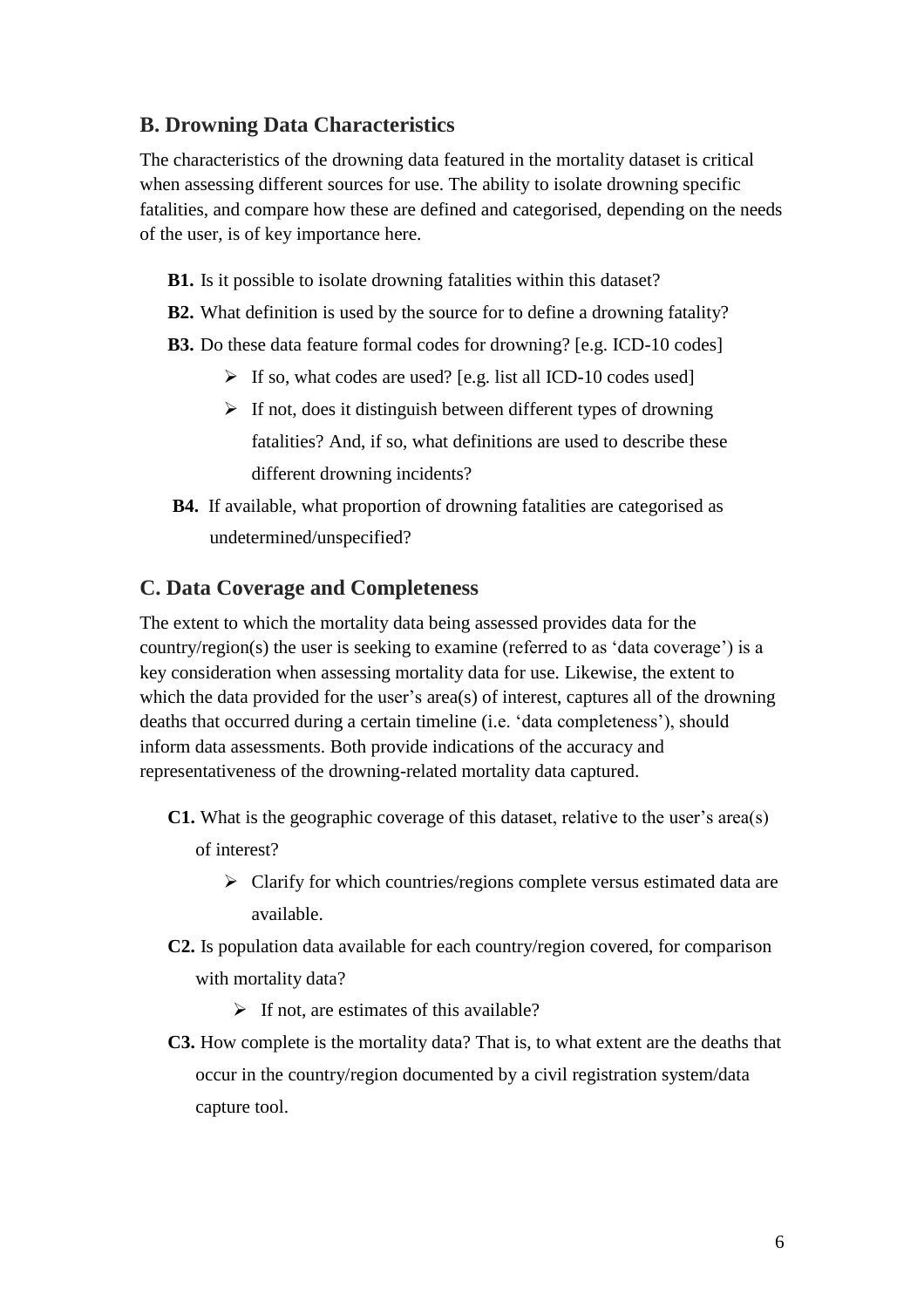$\triangleright$  If this information is available, how was this calculated (e.g. the Bennett-Horiuchi method<sup>5</sup>)?

#### **D. Data Quality**

 $\overline{\phantom{a}}$ 

The quality of the mortality data provided by the source is another key consideration when assessing data for use. Of particular importance, the tools and methods used to collect/generate mortality data should be examined, including the protocol surrounding the assessment of raw, source data incoming to (or being reviewed within) the database, when assessing mortality data quality for use.

#### *Data Collection and Entry*

**D1.** How are data collected for this dataset? [e.g. from demographic surveys,

verbal autopsy reports, calculated estimates etc.]

 $\triangleright$  Are these standardised (i.e. established, or validated) measures/tools?

**D2.** Are data estimates included in this dataset?

- $\triangleright$  If so, how are these estimates calculated?
- $\triangleright$  If so, are uncertainty/error intervals calculated for the estimated data? And, if so, how are these calculated?
- **D3.** Who assigns the definitive cause of death to the mortality data documented in this dataset?
	- $\triangleright$  What level of training do they have?
	- $\triangleright$  If using ICD-10 codes, is the full (i.e. not summary) list, and native language version, used?
- **D4.** Is software used to detect errors when entering the data by the source? [e.g. missing data, extreme outliers, inconsistent trends]
- **D5.** Is a data dictionary/glossary provided for the different variables included in the dataset?
- **D6.** Are key mortality variables (which also facilitate demographic stratification, such as age, gender) tabulated/recorded in this dataset?
- **D7.** What is the dataset's 'timeliness', i.e. what is the span of time from the reporting period, to the dissemination of the dataset?

<sup>&</sup>lt;sup>5</sup> The Bennett-Horiuchi method is based on the premise that for any population, the entry rate minus the growth rate must be equal to the exit or death rate. Differences between the entry rate and the growth rate (which is a residual estimate of the exit rate calculated from census age distributions), and the exit rate (calculated from information on deaths by age) identify differences in the reporting of population and of deaths. The magnitude of the inconsistency can be interpreted as a measure of completeness of death reporting relative to population reporting.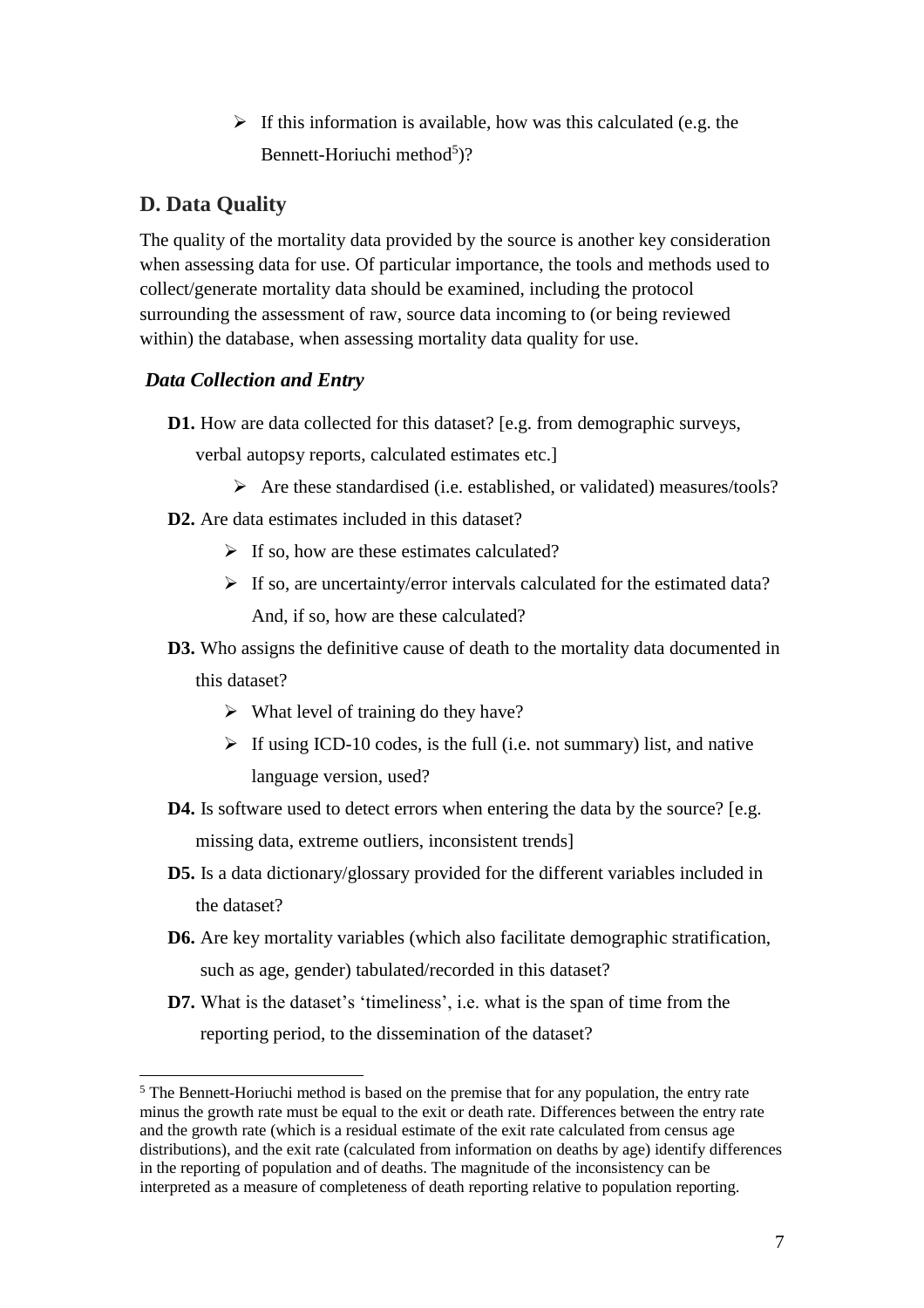#### *Data Quality Assessments*

- **D8.** Is there a quality assessment protocol for evaluating the data received by the source?
	- $\triangleright$  If so, describe this tool/process etc. [e.g. are trends compared to previous/additional datasets to assess consistency?]
- **D10.** Has the dataset been reviewed and/or updated at any point/regularly?
	- $\triangleright$  If so, describe this process, including any review/update time schedules.
- **D11.** Has the quality of the source's cause of death coding been evaluated?
	- $\triangleright$  If so, describe this process, and whether it was found to be satisfactory.
- **D12.** What proportion of the data are deaths assigned to ill-defined cause of death or 'dump/garbage' codes (see ICD-10, Chapter XVIII) for unspecified/undetermined fatalities?
- **D13.** Are any limitations of these data/the dataset listed by the source?
	- $\triangleright$  If so, summarise these.

## **E. Accessibility**

A final consideration when assessing mortality data for drowning prevention users is how accessible it is. How easy the data are to access, interact with, and use will ultimately influence how useful it is for those seeking to use it.

- **E1.** Can the selected data be accessed by the user?
- **E2.** Can the selected data be accessed within the timeframe required by the user?
- **E3.** Is guidance documentation provided to facilitate the download/analysis process?
- **E4.** Does the data require expertise (e.g. experience using SPSS or Stata) to manage and analyse?